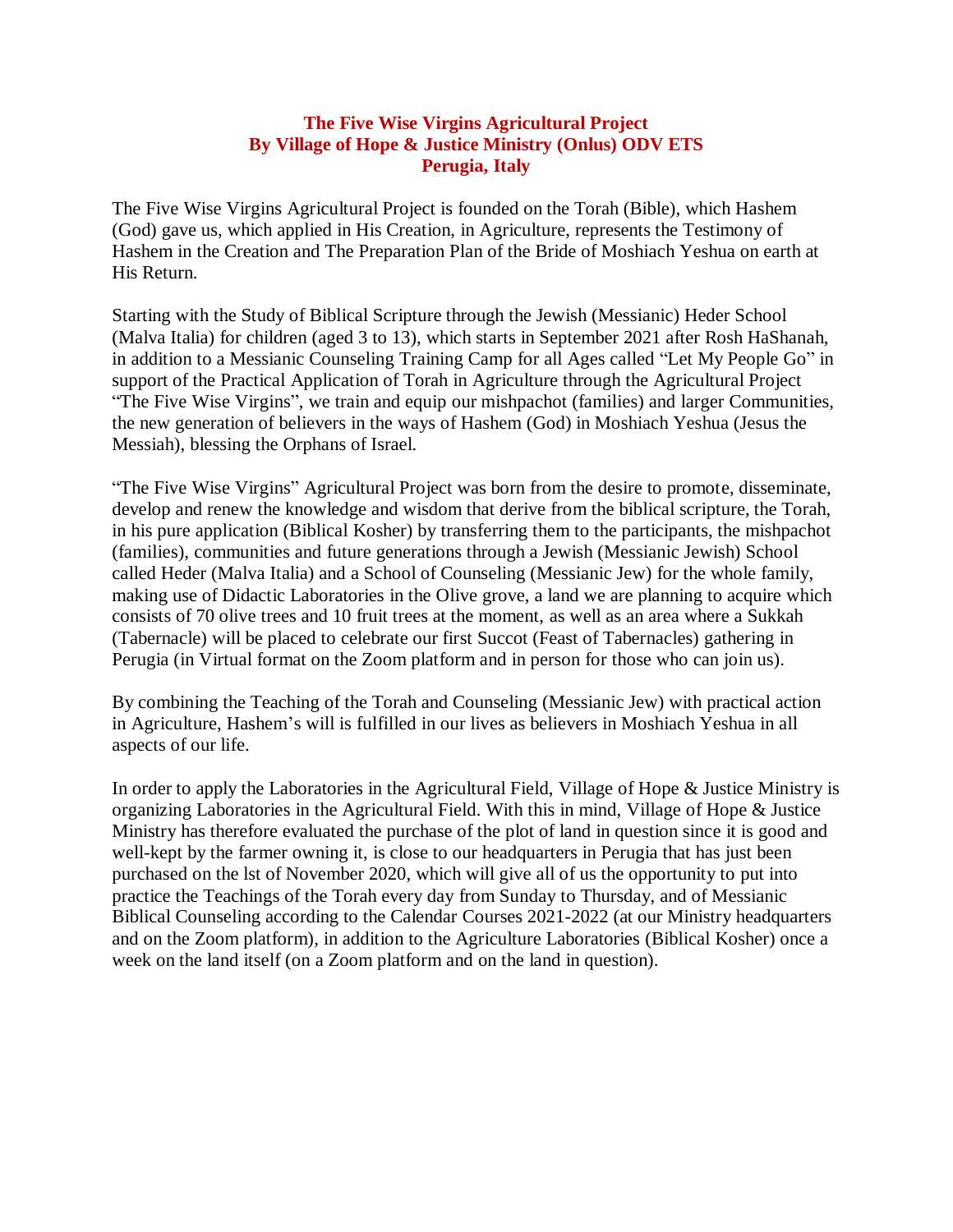

**BOGS Boots on the Ground**

# **Certificate of Eligibility**:

At the end of each practical Agricultural Weekly Laboratory (called BOGS: Boots on the Ground) and on the Zoom platform there will be a Final Exercise (practical and fun to do together as a mishpacha) to receive a Certificate of Eligibility and access to the Next Level of Learning, both for the Jewish School of children (from 3 to 13 years) and for the Messianic Counseling School for the whole family.

The Evaluation Method used is called Self-Evaluation and it is a short but effective method of evaluating the concepts received and practiced which gives way to see the fruits of faith in Moshiach in our mishpachot and future generation.

It is this Project in itself, not just a Prophetic Act of Blessing, on our mishpachot (Families) and on Israel in every sphere of life where it is applied, but it brings unity and order to Biblical Knowledge to the Bride of Yeshua, since everything we learn on the Torah must be proved, according to the Torah, that always comes to its fulfillment (Jeremiah 1:11-12).

The ultimate goal of the project is to cover the primary survival need of every child in Israel in recent times and in the diaspora that is born a Jew and that needs to be trained according to His Ways and not those of the world, but is orphan and disadvantaged, who needs each of us (Jew and Gentile in the Moshiach) to be trained to know the Moshiach (Yeshua) in his or her life.

So, as you bless our Messianic Village of Hope & Justice Ministry through this Agricultural Project, you not only receive blessings, the fruits of the tree adopted, the pure oil that comes from it from the pressing of the olives, but because you bless Israel, adopting an olive tree on the Italian soil, you are blessing an Orphan in Israel, who will receive through our Ministry the knowledge of Moshiach (Yeshua) through this Agricultural Project in partnership with Messianic Jewish Ministries in Israel which are specialized in the care of orphans.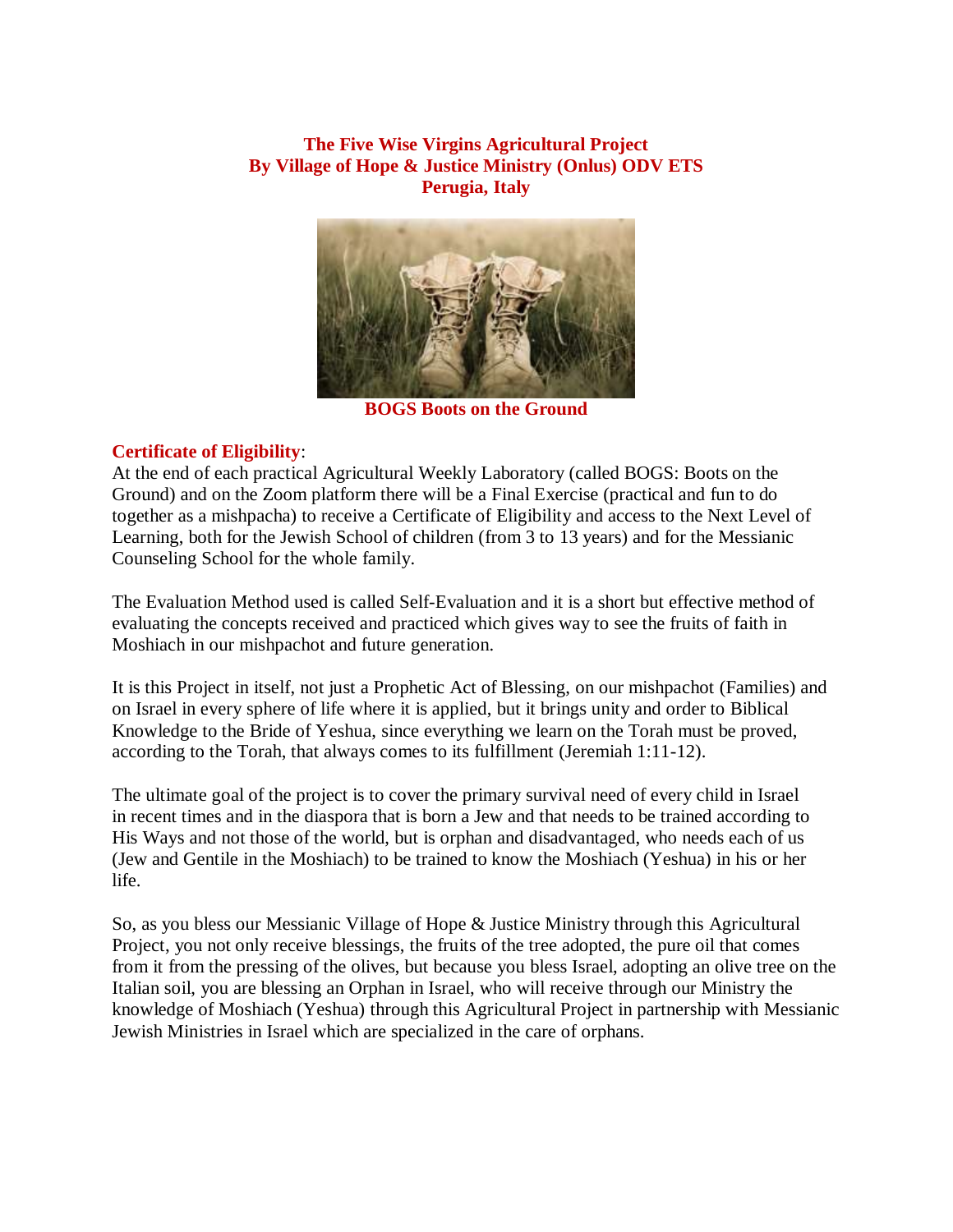Adopting an Olive Tree (ONE OF THE SEVENTY) in Italy means giving one's own TENTH to Hashem, to know Hashem and Israel, the Apple of His Eye, to be not only called to Israel, but being a Jew among the Jews, having a heart circumcised in Hashem, knowing the roots of Judaism in Christianity for the Gentiles and Jews which have lost their path but which are willing now to commit themselves to Him, getting familiar with the Jewish Culture, the Heart of Israel, the Desires of Israel, Her Infinite Love for HaShem and from Hashem for Israel.

Adopting an orphaned child in Israel through this Project means giving the TENTH OF THE TENTH to Israel, according to biblical scriptures, specifically to those who are the most vulnerable and voiceless, the orphans and widows of Israel. This will not only grow Your Faith but will bless you according to the Biblical Scriptures (Torah) that we will study together with your children (from 3 to 13 years old) at the Jewish School Heder Malva Italia, and this will make you responsible for the life of someone else who depends on you in his/her survival and their Messianic Jewish Education so that he/she may receive the Redemption in the Moshiach.

Bless Israel, and you shall be Blessed, You and Your House. If not now, when? (John 2:1-11)

Below is a Brief Calculation of the Basic Expenses and Related Blessing Opportunities to Israel:

Calculation of Land Purchase Costs in Perugia, Italy:

The land to be acquired in the area adjacent to the Municipality of Perugia has a cost (already negotiated with the real estate agent) of (minimum) 15,000.00 Euros (originally 19,000.00 Euros) plus the costs of the notarial deed, Real Estate Agency and Registration Tax. We therefore thought of offering a chance to bless the Orphans of Israel from Italy through the Adoption of One or More Olive Trees and Fruit Trees in the ground that we are planning to buy in Perugia.

**Cost (OUR counteroffer) of the Agricultural Land: Euro 15,000.00 (Request Initial Price Euro 19,000.00) Notary Fees including Registration Tax: Euro 2,500.00 Real Estate Agency Fees: Euro 1,500.00 + VAT (22%) Total: Euro 20,000.00**

The Cost of a possible well is not included, the Cost of which is between 4,000.00 and 5,000.00 Euros. Now the land receives water from a well shared among three plots which take water from a present vein that passes under the ground itself. Olive trees do not need water but fruit trees do, so we plan to dig a well as soon as we have the opportunity to do so and become independent from the existing well shared with other land.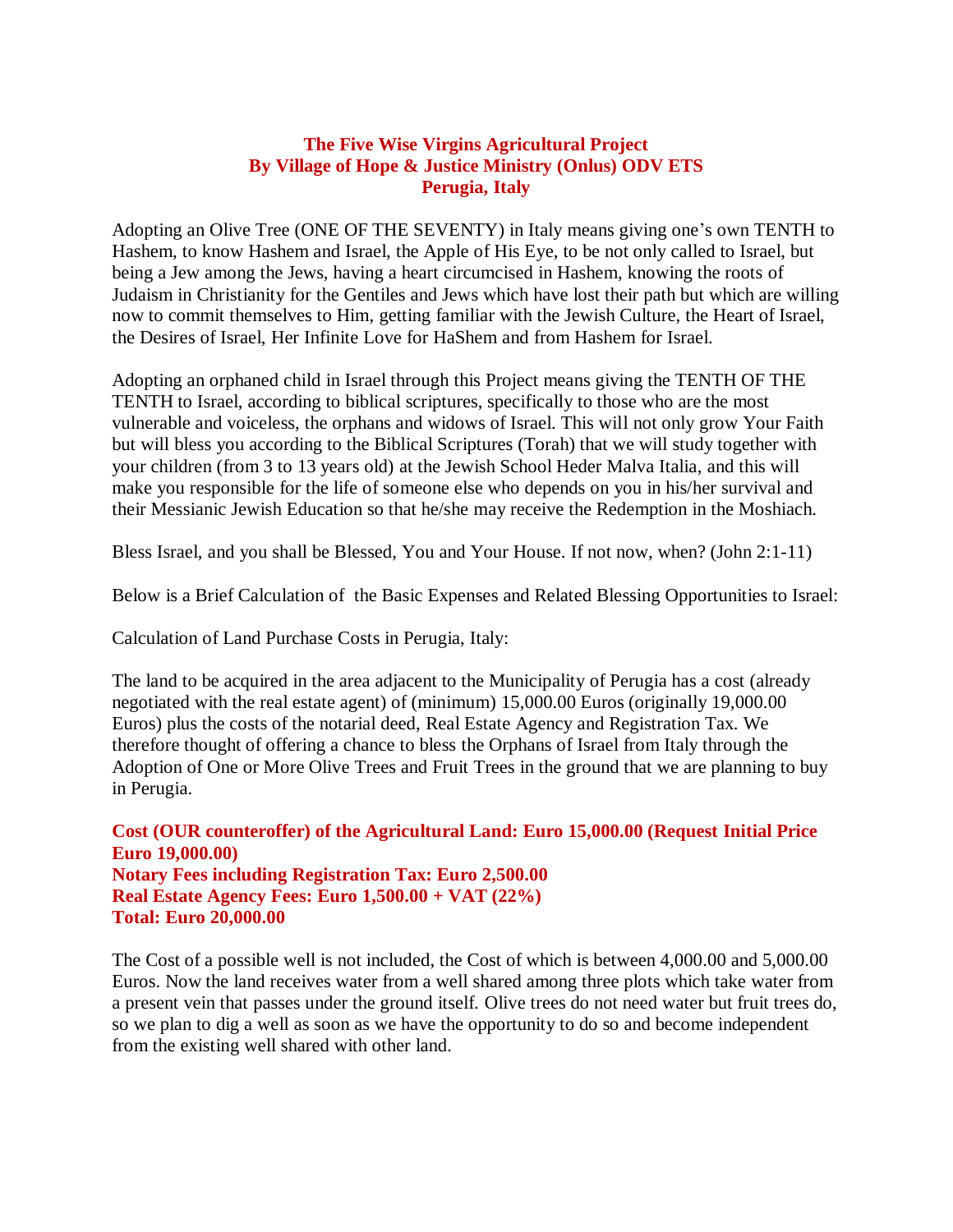#### **Supporter Application Form**

# **Five Wise Virgins Project**

| Donation: Bank Transfer / Paypal / Recharge Prepaid Card / Cash |
|-----------------------------------------------------------------|
|                                                                 |
|                                                                 |

Here are the details to donate:

Specify the Object in the Chosen Donation as: Project: The Five Wise Virgins and please write your own Name and Surname (via wire transfer) on this link: <https://villageofhopejusticeministry.org/donation-donazione/>

# **IMPORTANT:**

Shipping Olive Oil obtained from the pressing of its own tree (ONLY in Italy) Shipping Abroad: NO / Other Gift Option How can I bless the Orphans of Israel by adopting a tree?

\* You can bless an Orphan of Israel by adopting (Single Person) An Olive Tree (20.00 Euro per Month)

\*You can bless Five Orphans of Israel by adopting (Prayer or Intercession Group) Five Olive trees (100 Euro per Month)

\*You can bless Ten Orphans of Israel by adopting (Congregation) Ten Olive Trees (200.00 Euro per Month)

\*You can bless Twenty Orphans of Israel by adopting (Ministry) Twenty Olive Trees (400 Euro per Month)

\*You can bless Thirty Orphans of Israel by adopting (Partnership) Thirty Olive Trees (600 euros per Month)

\*You can bless an Orphan of Israel by adopting (Single) A Fruit Tree (20.00 Euro per Month)

\*You can bless Five Orphans of Israel by adopting (Prayer or Intercession Group) Five Fruit Trees (100 Euro per Month)

\*You can bless Ten Orphans of Israel by adopting (Congregation) Ten Fruit Trees (200.00 Euro per Month)